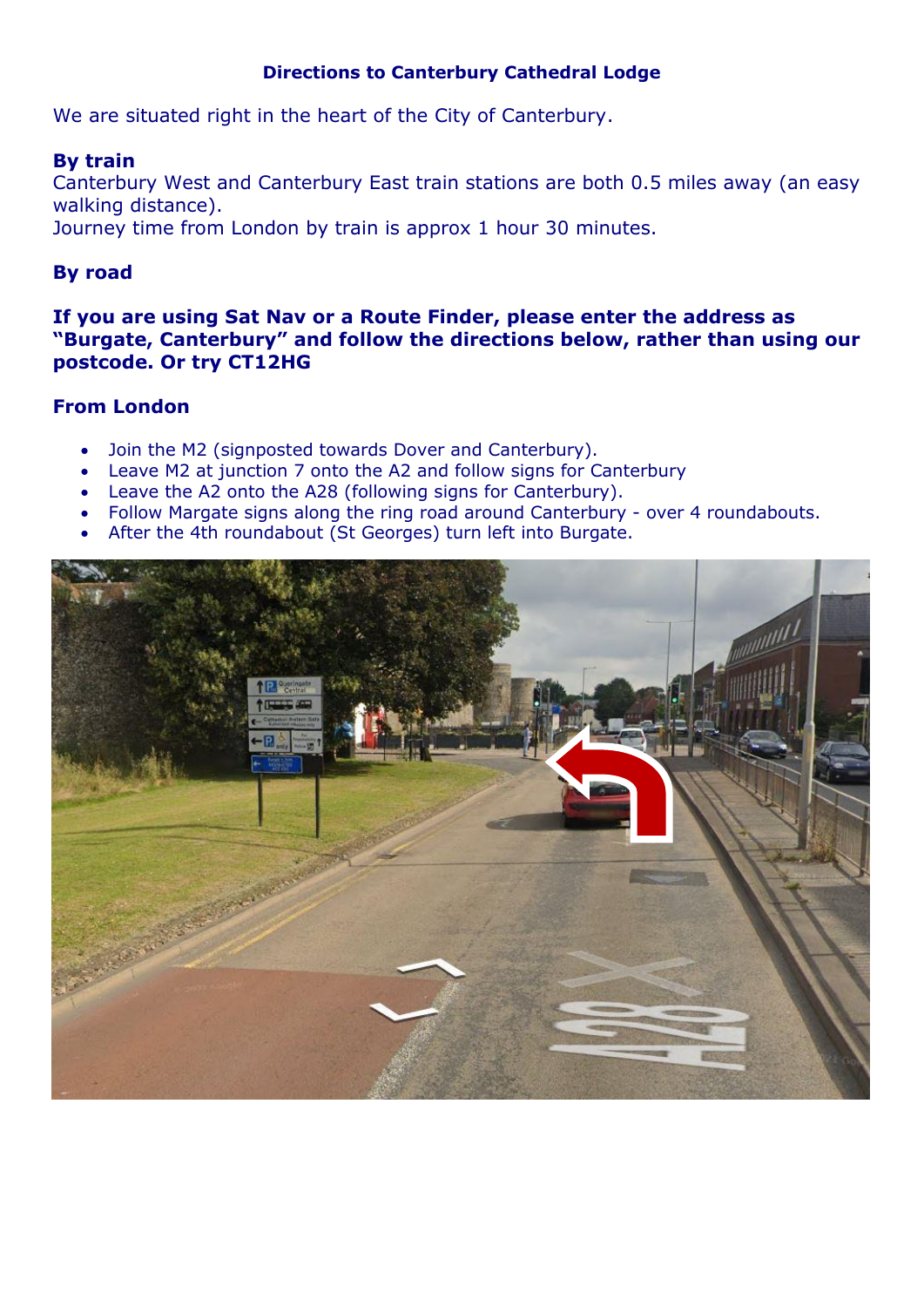

 07:00 – 18:00 turn right into Postern Gate, just after Thomas Ingoldsby Pub (Marked "B" on map below).

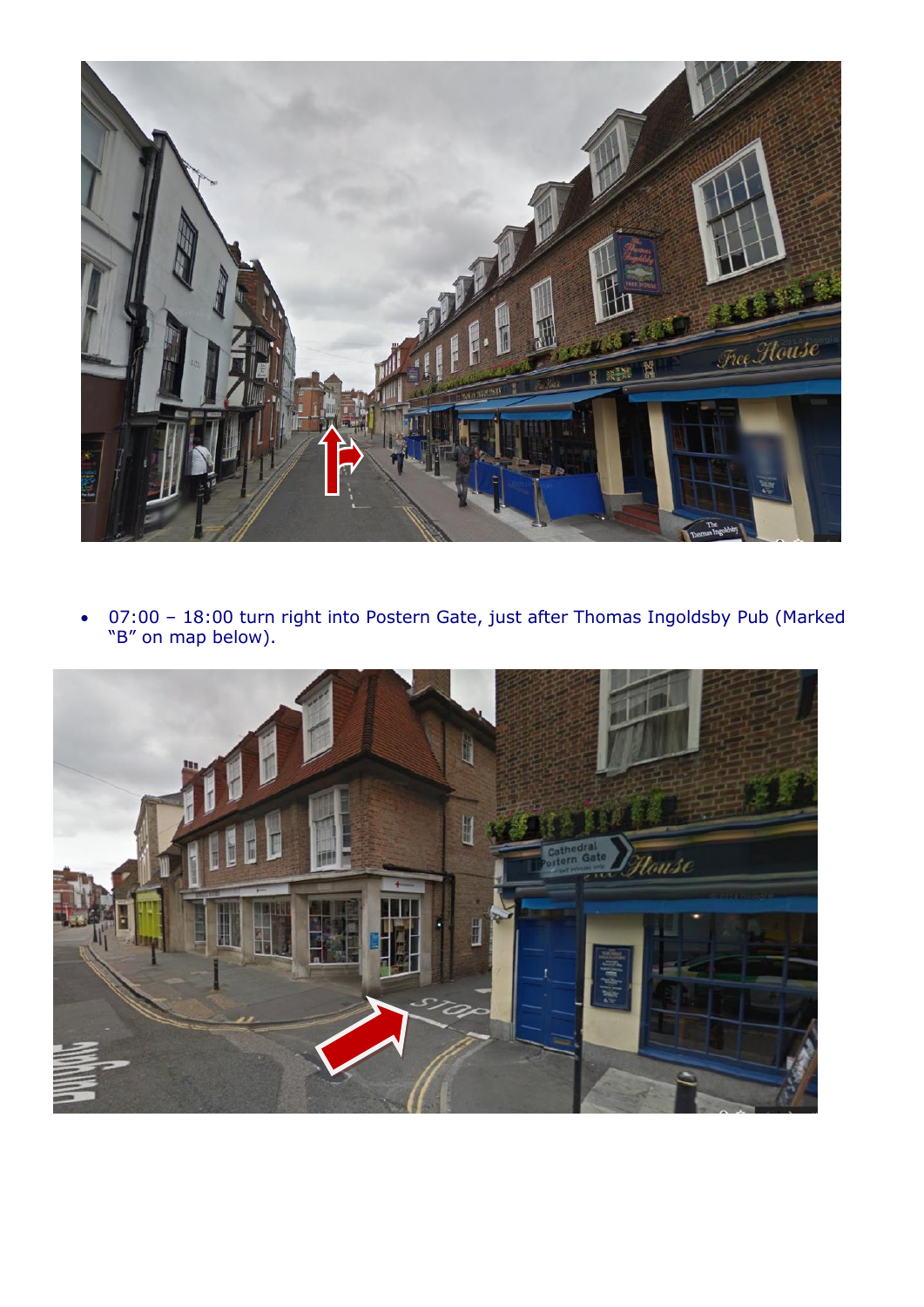- 18:00 19:00 continue down Burgate, **You will see bollards ahead which you need to drive up to and press the buzzer and ask for access to the cobbled road leading to the Christ Church Gate. The person receiving you call may ask for your name to authorise access** then turning right into Christchurch Gate (Marked "A" on the map below)
- After 21:00 ring brass bell on left hand side of the Christchurch Gate to gain entrance.



## **From Dover**

- Leave Dover docks and follow signs to the A2 (signposted Canterbury).
- Turn off A2 onto A28 (signposted Canterbury).
- At Wincheap roundabout take the 3rd exit onto Pin Hill A28 (Margate).
- Straight over next 2 roundabouts following signs for Margate.
- After 2nd roundabout (St Georges) turn left into Burgate. **- Photo see above -**
- 07:00 18:00 turn right into Postern Gate, just after Thomas Ingoldsby Pub (Marked "B" on map below). **- Photo see above -**
- 18:00 07:00 continue down Burgate, **You will see bollards ahead which you need to drive up to and press the buzzer and ask for access to the cobbled road leading to the Christ Church Gate. The person receiving you call may ask for your name to authorise access** then turn right into Christchurch Gate (Marked "A" on the map below) **- Photo see above -**
- After 21:00 ring brass bell on left hand side of the Christchurch Gate to gain entrance.

## **From Ashford**

- From Ashford International Station follow signs for A28 (signposted Canterbury) for approx 14 miles, through Bilting and Chartham.
- Continue on this road, taking  $3^{rd}$  exit at Wincheap roundabout A28.
- Straight over next 2 roundabouts following signs for Margate.
- After 2<sup>nd</sup> roundabout (St Georges) turn left into Burgate.
- $\bullet$
- 07:00 18:00 turn right into Postern Gate, just after Thomas Ingoldsby Pub (Marked "B" on map below).